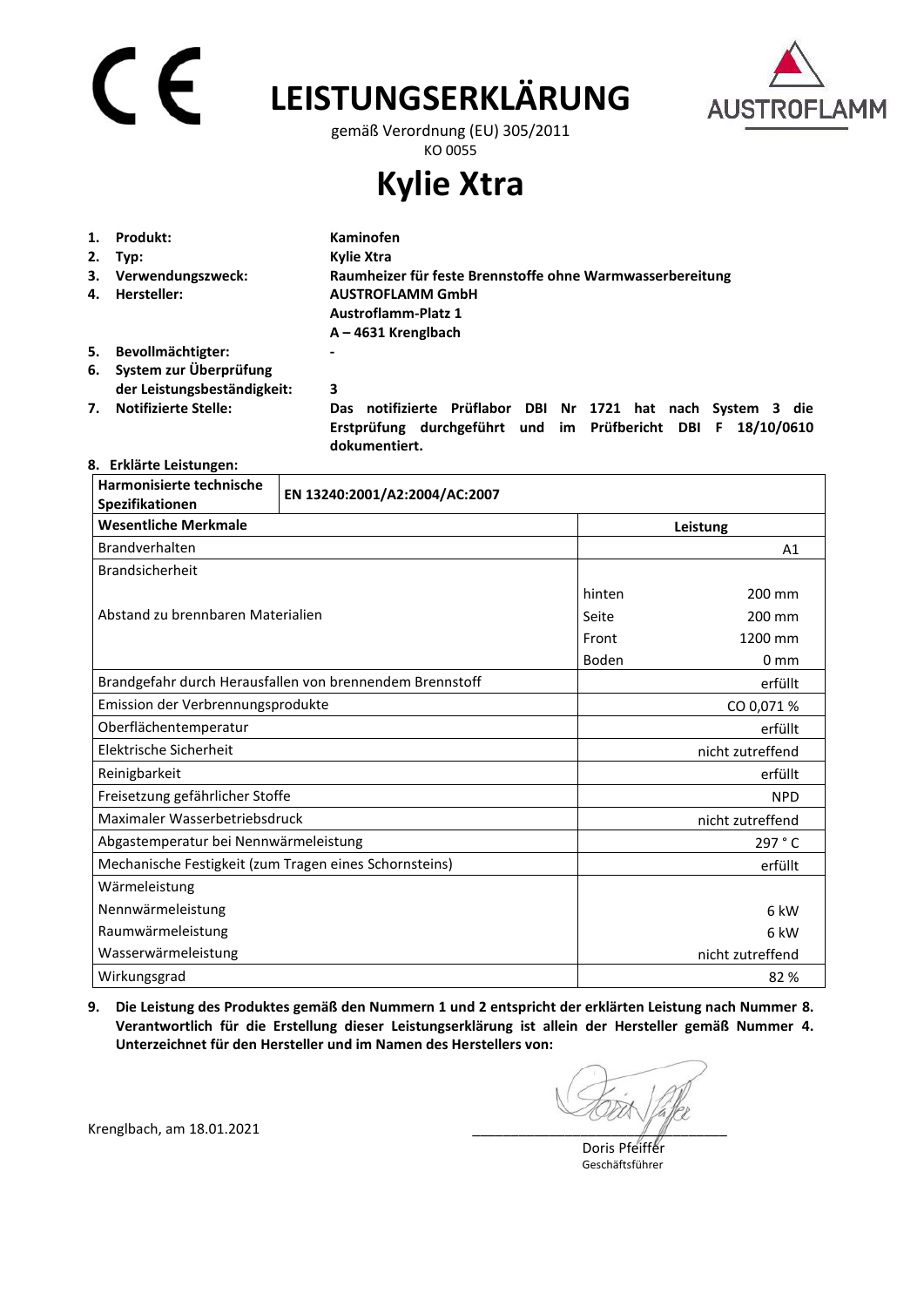# **Declaration of performance**  Council Regulation (EU) 305/2011



KO 0055

## **Kylie Xtra**

| 1. Product:                  | Wood stove                                                              |
|------------------------------|-------------------------------------------------------------------------|
| 2. Type:                     | Kylie Xtra                                                              |
| 3. Intended use:             | Roomheater burning solid fuel without hot water supply                  |
| 4. Manufacturer:             | <b>AUSTROFLAMM GmbH</b>                                                 |
|                              | <b>Austroflamm-Platz 1</b>                                              |
|                              | $A - 4631$ Krenglbach                                                   |
| 5. Representative:           | ۰                                                                       |
| 6. System of verification of |                                                                         |
| constancy of performance:    | 3                                                                       |
| 7. Notified body:            | notified test laboratory<br>DBI Nr 1721 performed the<br>initial<br>The |

 **assessment according to system 3 and documented the results in test report DBI F 18/10/0610.** 

#### **8. Declared performance:**

| <b>Harmonised technical</b><br>specifications   | EN 13240:2001/A2:2004/AC:2007 |         |                 |  |
|-------------------------------------------------|-------------------------------|---------|-----------------|--|
| <b>Essential characteristics</b>                |                               |         | Performance     |  |
| Fire performance                                |                               |         | A1              |  |
| Fire safety                                     |                               |         |                 |  |
|                                                 |                               | Rear    | 200 mm          |  |
| Distance to flammable materials                 |                               | Lateral | 200 mm          |  |
|                                                 |                               | Front   | 1200 mm         |  |
|                                                 |                               | Floor   | 0 <sub>mm</sub> |  |
| Fire hazard through burning fuel falling out    |                               |         | complied        |  |
| Emission combustion products                    |                               |         | CO 0,071 %      |  |
| Surface temperature                             |                               |         | complied        |  |
| Electrical safety                               |                               |         | <b>NPD</b>      |  |
| Cleanability                                    |                               |         | complied        |  |
| Discharge of toxic material                     |                               |         | <b>NPD</b>      |  |
| Maximum water operating pressure                |                               |         | <b>NPD</b>      |  |
| Exhaust gas temperature at nominal heat output  |                               |         | 297 °C          |  |
| Mechanical stability (for carrying the chimney) |                               |         | complied        |  |
| Heat output                                     |                               |         |                 |  |
| Nominal heat output                             |                               |         | 6 kW            |  |
| Room heating capacity                           |                               |         | 6 kW            |  |
| Water heating capacity                          |                               |         | <b>NPD</b>      |  |
| Efficiency                                      |                               |         | 82 %            |  |

**9. The performance of the product identified above is in conformity with the set of declared performance/s. This declaration of performance is issued, in accordance with Regulation (EU) No 305/2011, under the sole responsibility of the manufacturer identified above.** 

**Signed for and on behalf of the manufacturer by:**

Doris Pfeiffer Managing director

Krenglbach, 18.01.2021